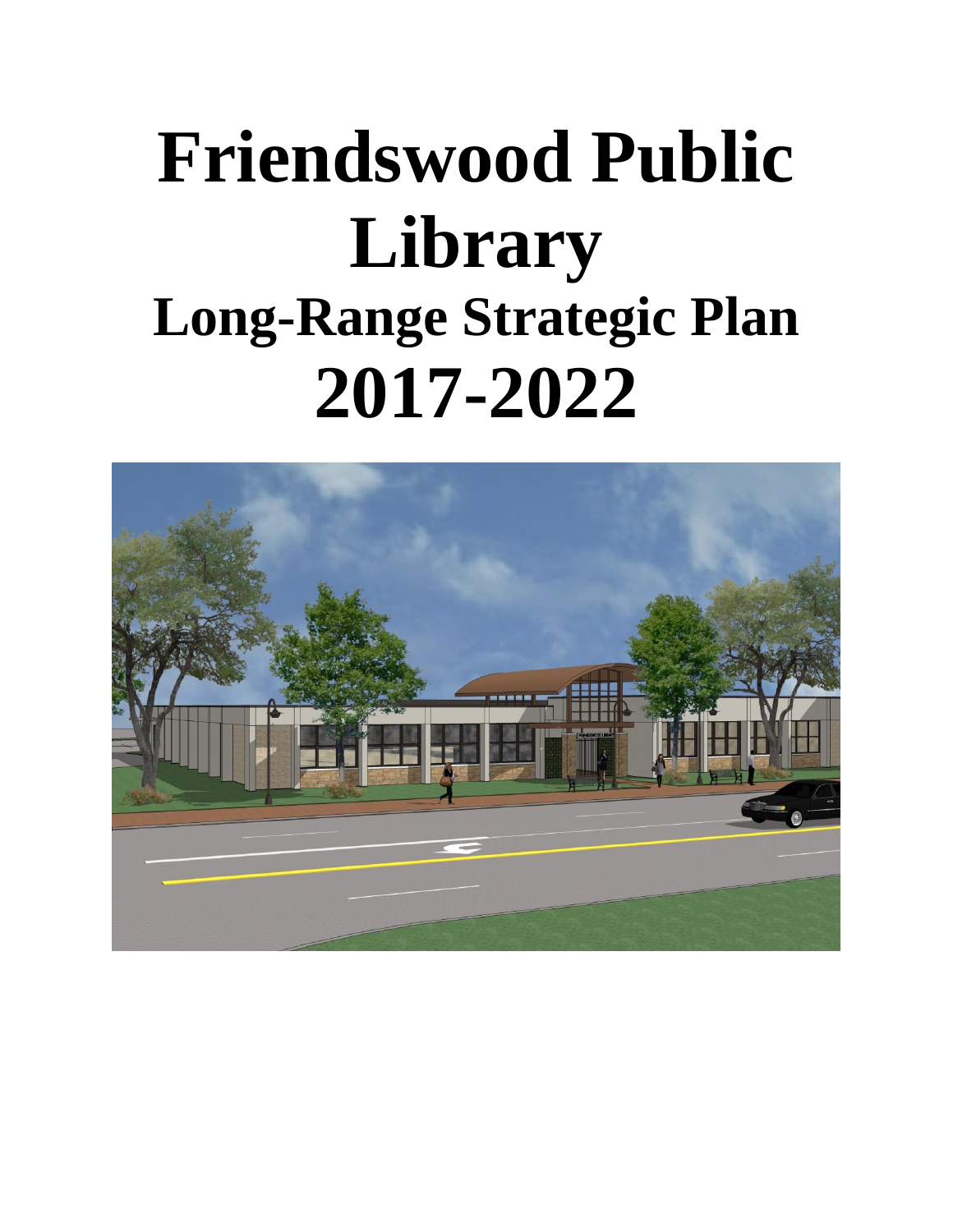# **FRIENDSWOOD PUBLIC LIBRARY LONG-RANGE PLAN 2017-2022**

#### **VISION STATEMENT**

**To engage, educate, entertain and empower every family member and business in our community. To be the foremost promoter of self-directed life-long learning. To be a vibrant library where people want to be.**

#### **MISSION STATEMENT**

**The mission of the Friendswood Public Library is to provide all persons in the community confidential access to materials that can improve their minds, and also to provide an environment in which individuals may freely pursue intellectual, educational, and recreational interests through diverse services and resources in a variety of formats.**

#### **COMMUNITY AND LIBRARY DESCRIPTION**

The Friendswood Public Library was first established in 1965 as a one-room library located in the Friendswood City Hall. Since that time the library has grown to a facility of over 20,000 square feet housing a collection of over 90,000 items. The library currently has eighteen staff members and provides diverse materials and programs to the community of Friendswood. The Friendswood Public Library is a municipal library under the governance of the City of Friendswood. The library is also a member of the Galveston County Library System and through this system receives some funding from Galveston County. The community of Friendswood was founded in 1895 by a group of Quakers. The population of Friendswood has grown exponentially since the 1960s. The current population as estimated by the City of Friendswood is 38,479. A mainly residential community, Friendswood retains its commitment to high quality schools and family oriented activities. According to a recent study conducted for the City of Friendswood, the build-out population of Friendswood could be as high as 57,000 persons. New housing developments are being built throughout the community. This increase in population will have tremendous impact on library services and the library facility. The Friendswood Public Library Board and Staff, in developing this long-range planning document, have always considered the implications of the unique community of Friendswood and the possibility of continued increases in population and customer service demands. The Library Board and staff have also made a commitment to stay abreast of changes in technology that might have impact on library services. The implications of these changes have also been considered in formulating the long-range plan.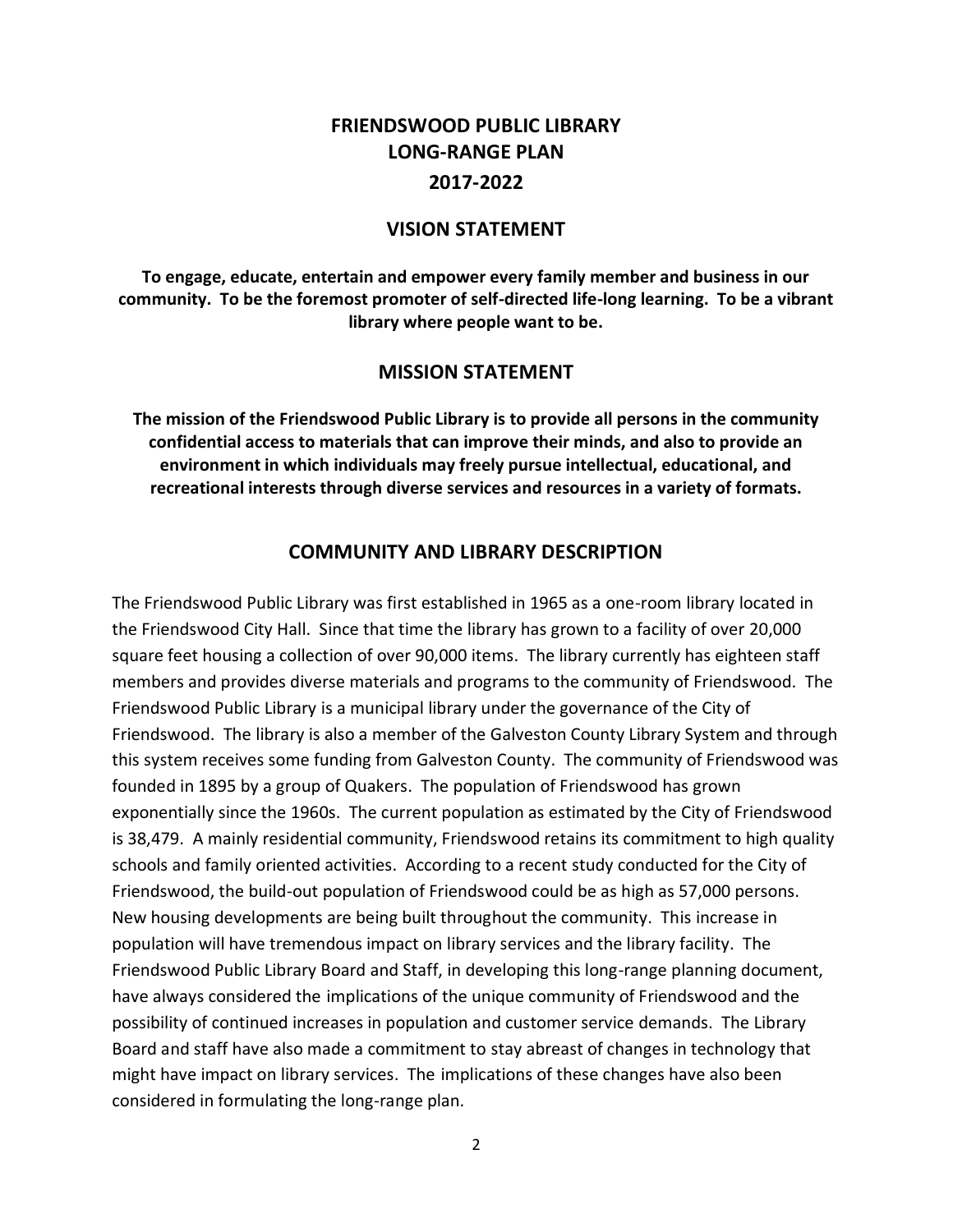#### **BACKGROUND**

#### **2011-2016 Long Range Strategic Plan: Renovation and Expansion of Library Facility**

Beginning in September of 2000, all long-range planning for the Friendswood Public Library has included as a goal the expansion of the library facility to accommodate diverse programming and increased population.

A facility assessment performed by the Houston Area Library System (HALS) was completed in March 2002 to determine the Library's needs. The recommended space needs for the size of the community at that time far exceeded the facility. A main component of the initial long range plan (2001-2006) and the subsequent plan (2006-2010) was to expand the library facility to meet the demands of a growing population.

The Library Board began discussions about formulating a new strategic long range plan in 2010. It was decided at that time to go directly to the community for input. The 2011-2016 Long-Range Plan was made with public input through four separate public forums, including an online survey, Town Hall meeting, special Planning Committee meeting, and a public meeting for public comment held in the library on October 18, 2011. The primary desire expressed through these public forums was for an expansion of the current facility or relocation into a larger facility.

The Planning Committee made numerous recommendations for facility improvement:

- Dedicated space for preschoolers learning activities
- Dedicated space for teens and tweens
- An indoor/outdoor space for relaxation and programming
- Study space for college prep, advanced placement, tutoring, and homework help
- Dedicated space for a computer training lab
- Dedicated area for snacks/coffee
- Comfortable areas for quiet study or conversation
- Larger meeting spaces

Since the plan would only encompass the next five years, there was also focus on programs and facility improvements that could be accomplished within the time frame of the plan. These included:

- Improving the outside appearance of the library facility
- Reorganizing the interior space
- Using outdoor signage to promote library programs and services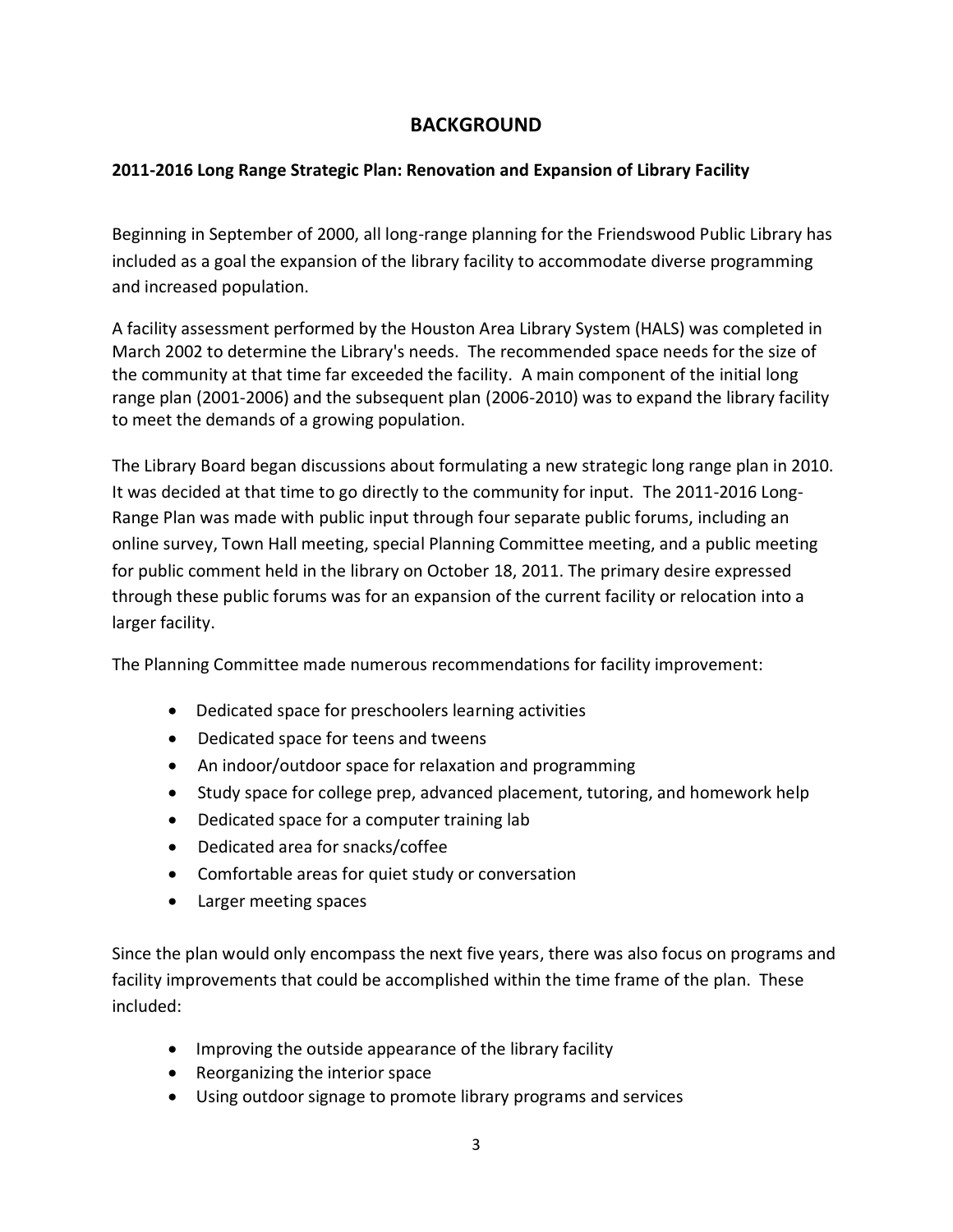- Collaborating with local schools, organizations and businesses
- Updating restrooms
- Improving lighting throughout the building

The 2011-2016 Long Range Plan set numerous challenging goals in areas of early education, adult programming and job skills training, improved public access to technology, circulation of materials, and improved usage of space. As outlined below, the library had great success with many of the set goals, but it was also determined that some of the new service goals were still dependent upon the overall goal of expanding and renovating the library facility.

#### **Measuring priorities and outcomes: A Look at the Numbers**

Based on recommendations through community input, the library established five outcomes to help measure library success: (1) Youth Succeeding, (2) Adults Succeeding / Lifelong Learning, (3) Community Commons, (4) Discovery and interaction in a Virtual World and (5) Stimulating Imagination.

#### **Youth Succeeding goal outcomes:**

- Number of early literacy/juvenile programs increased from 649 programs in 2011 to 825 programs in 2015, marking a 27% increase in programs offered.
- Attendance at early literacy/juvenile programs increased from 23,106 in 2011 to 27,563 in 2015, marking a 19% increase in program attendance.
- Circulation of Easy picture books decreased from 40,496 in 2011 to 39,214 in 2015, marking a 3% decrease in easy book circulation.\*
- Number of juvenile and teens applying for library cards increased from 6,300 in 2011 to 7,301 in 2015, marking a 16% increase in juvenile and teens with library cards.
- Circulation of Young Adult materials decreased from 14, 174 in 2011 to 12,725 in 2015, marking a 10% decrease in the circulation of YA materials.\*
- Young Adult program attendance increased 20% from 2011 to 2015.

\*E-book circulation, offered through online library products and services, increased 72% over the same time period.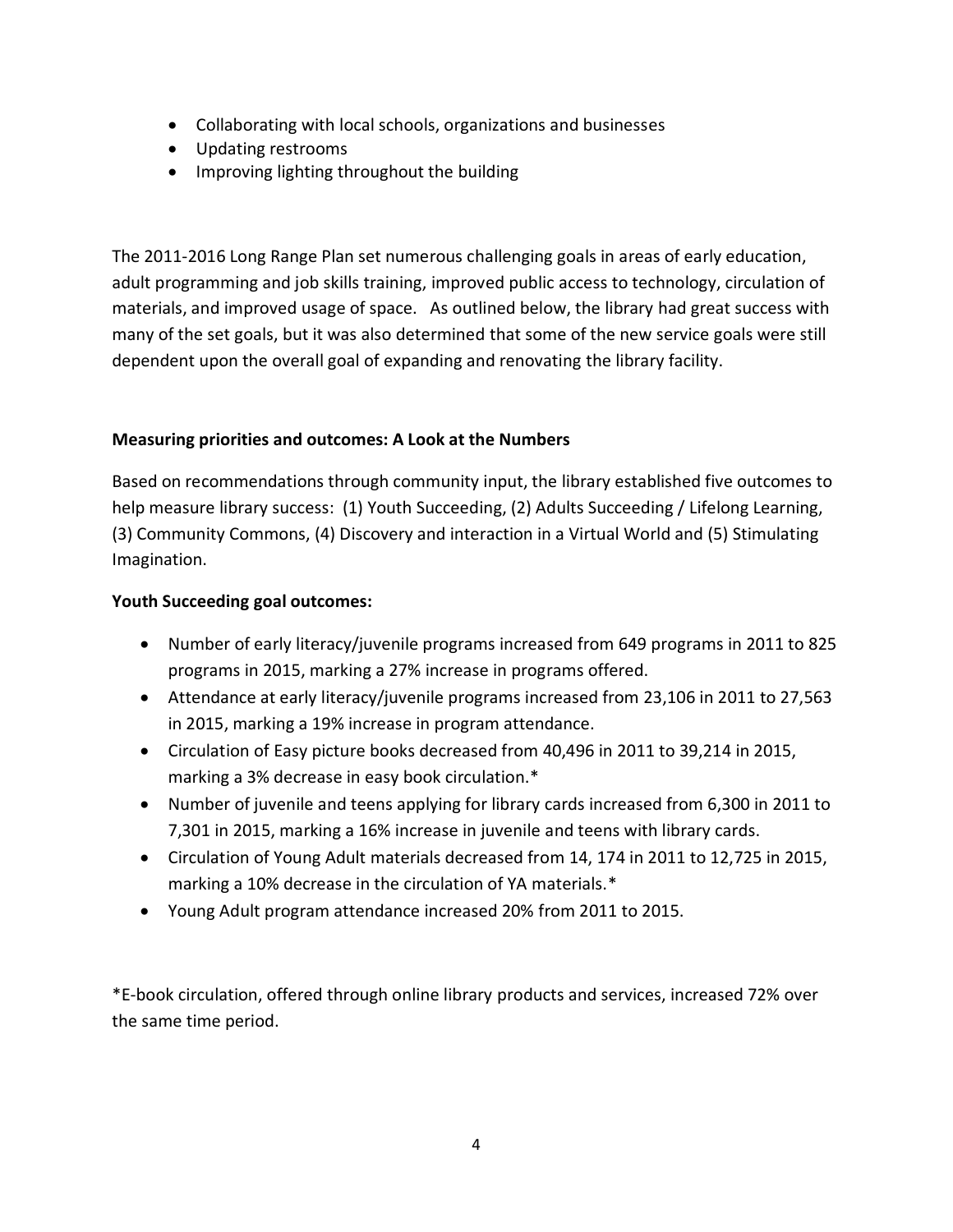#### **Adults Succeeding goal outcomes:**

- Adult Services exceeded its goal of having a minimum of 150 patrons attend job skills training opportunities by 2016. By May of 2015 the library had 280 patrons attend job skills training.
- Adult Services provided 627 adult programs and classes from 2011 to 2015. The library offered 115 programs in 2011 and 217 programs in 2015, marking an 89% increase in programs offered.
- Adult program attendance increased 33% with 2,403 attendance in 2011 and 3,188 attendance in 2015.
- Online database use, including all research tools and e-books, increased 57% from 43,990 sessions in 2011 to 69,283 sessions in 2015.
- Circulation of adult non-fiction books decreased 24% from 29,708 to 22,491.\*

\*E-book circulation, offered through online library products and services, increased 72% over the same time period.

#### **Community Commons goal outcomes:**

- With the inclusion of the library's online magazine database, periodical usage went from 2,354 checkouts in 2011 to 5,015 checkouts in 2015, marking a 113% increase in periodical usage.
- A designated teen area was created for study and social activities.
- New displays were created to highlight authors and topics of community interest.
- Improved displays throughout the library helped facilitate a 21% increase in program attendance.

#### **Discovery and Interaction in a Virtual World goal outcomes:**

- Usage of the library's computer workstations remained steady with a 1% decrease from 25,933 in 2011 to 25,687 in 2015.
- Use of library WIFI service increased by 60% from 13,933 in 2011 to 22,184 in 2015.
- Use of the library's website to access library information, catalog, and other online services increased 23% from 137,921 users in 2011 to 169,322 users in 2015.
- The library provided computer skills classes to 864 people from 2011 to 2015.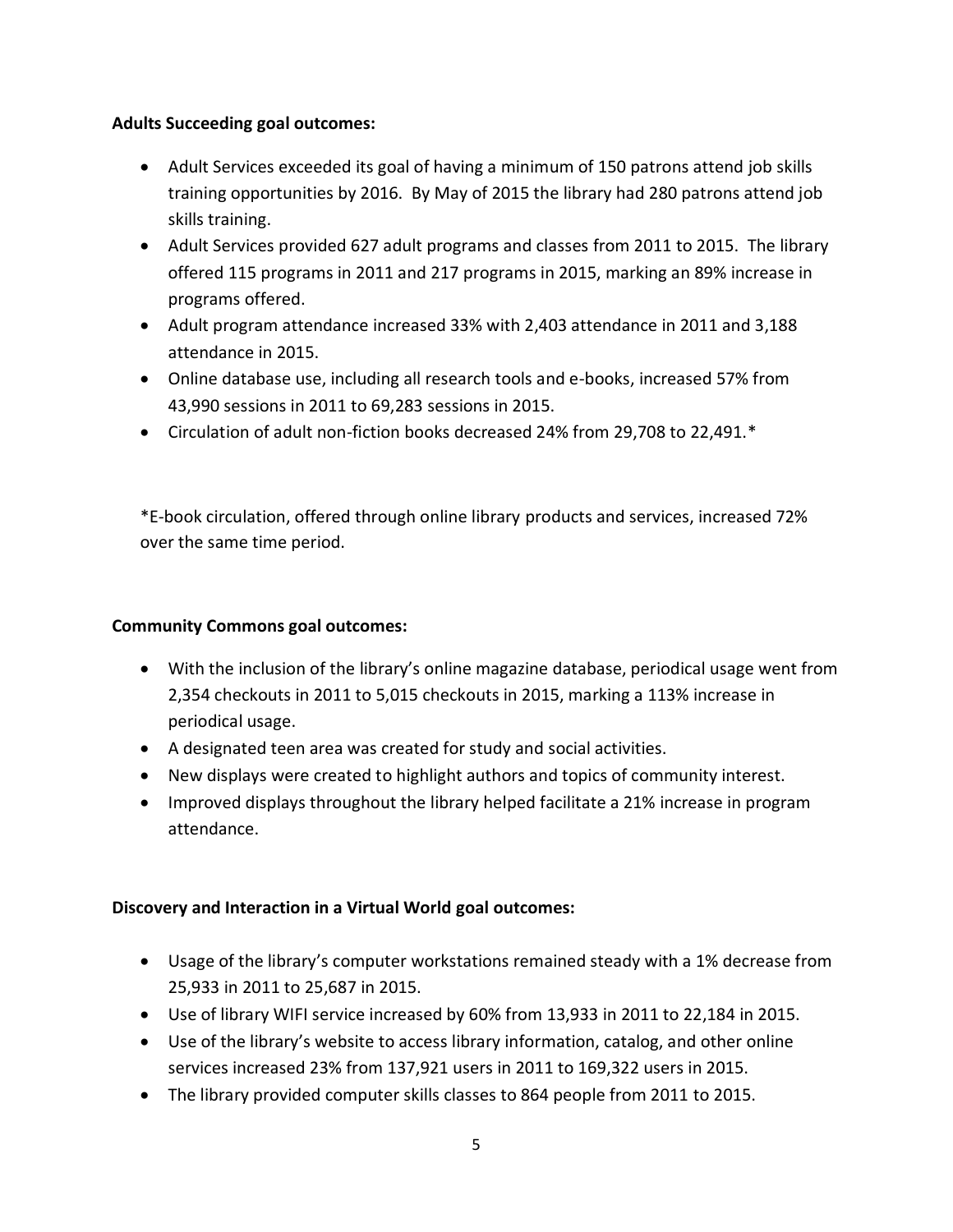- The library provided new social networking classes, bringing a new audience to computer training services.
- By integrating the library's reader's advisory database into the library catalog, the catalog now provides more interactivity and better search capabilities.

#### **Stimulating Imagination goal outcomes**

- By offering a diverse range of programming for all ages, and by improving promotional channels, all program attendance increased 21% from 2011 to 2015. The library had 25,464 program attendance in 2011, and 30,751 program attendance in 2015.
- By offering more cultural programming in music, art, history, film, and literature, the library has increased cultural programming by 50% from 2011 to 2015. The library offered 40 programs with 1,192 attendance in 2011, and offered 58 programs with 1,787 attendance in 2015.

#### **Areas of service for improvement and further development:**

During the assessment of these five library outcomes, it was determined that improvement could be made in four areas of library service, including **Community Outreach**, **Public Access to Technology**, **Early Literacy**, and **Community Commons**.

Four areas of **Community Outreach** were defined for further development. These areas of outreach include local school administration, educators and parents; the Chamber of Commerce and area business leaders; church and civic groups; and senior living facilities and organizations. Through improved outreach efforts, the library can strengthen partnerships by demonstrating the value library services can bring to each segment of the community. The 2017-2022 Long Range Plan provides specific goals for achieving these outreach improvements.

Another area of continued concentration is **Public Access to Technology**. With the increasing use of electronic resources, the library strives to meet technology demands by remaining knowledgeable in the latest products and services. Technology demands pose a challenge requiring a two-prong strategy. With the rapid growth and development of formats and services, it remains essential to the library's mission to ensure that all community members have access to electronic resources and are provided with a variety of training opportunities. By providing resources and training, library technologies can achieve the essential functions as laid out in the library's Mission Statement …*to provide an environment in which individuals may freely pursue intellectual, educational, and recreational interests through diverse services and*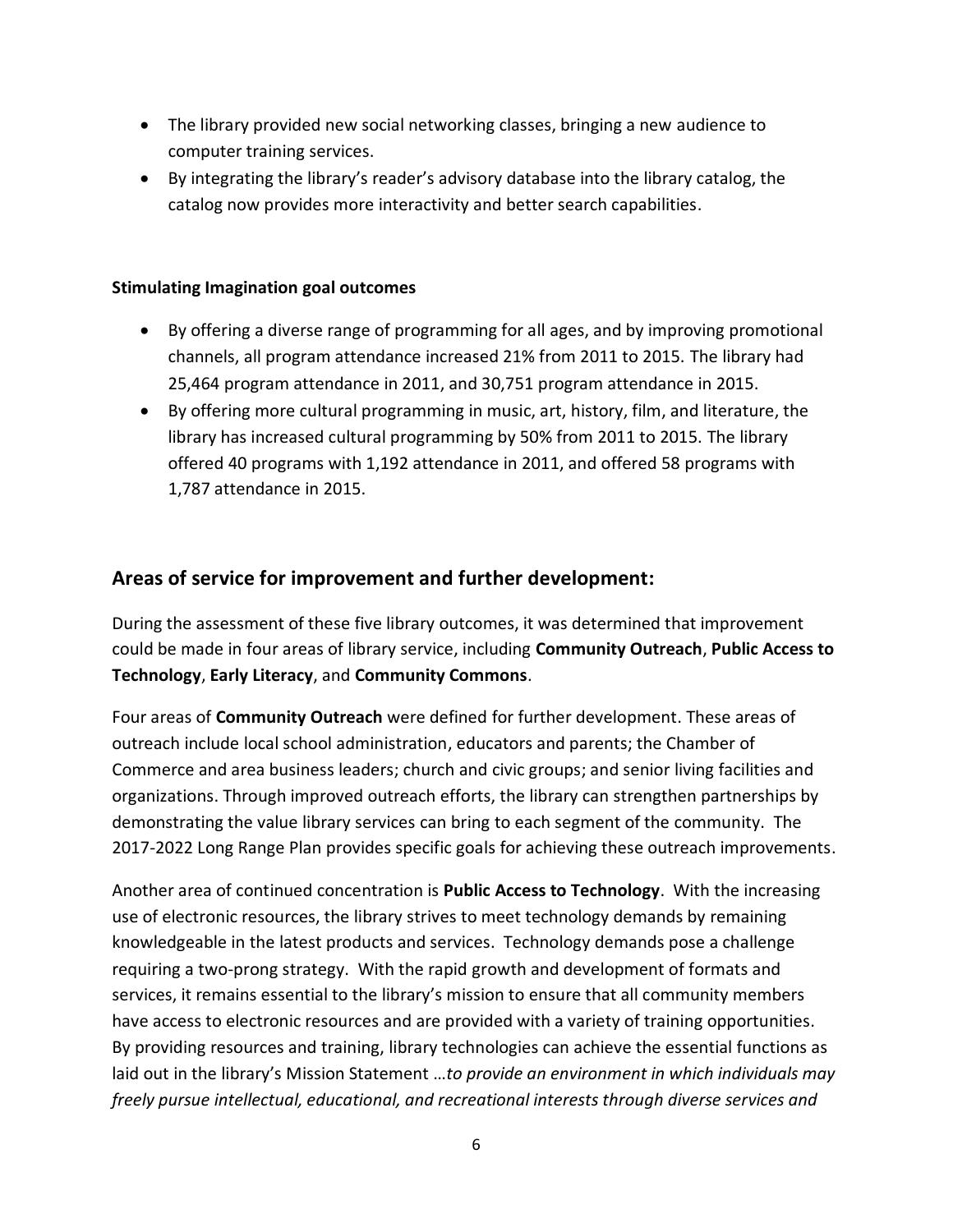*resources in a variety of formats.* Through continued enhancement of library technology, partnered with traditional services and resources, the library will remain a vital and integral part of the community. The 2017-2022 Long Range Plan provides specific goals for achieving these technology improvements.

The Friendswood Public library strives to be the foremost resource for **Early Literacy** in the community, preparing youngsters for kindergarten and beyond and fulfilling the library's mission… *to provide all persons in the community access to materials that can improve their minds*. The 2017-2022 Long Range Plan provides specific goals for achieving these early literacy goals.

As the community continues to increase in population, and business, civic, and cultural organizations continue to develop, it is essential for library services to provide welcoming, physical spaces to residents and community groups to meet and interact or to sit quietly and read. It is also essential for these **Community Commons** to have open and accessible virtual spaces that support networking and training opportunities. Through the provision of diverse, creative, and educational library programming, and by partnering with local community leaders and professionals, the library will continue to fulfill its Vision…*to be the foremost promoter of self-directed life-long learning. To be a vibrant library where people want to be.* The 2017-2022 Long Range Plan provides specific goals for achieving these Community Commons goals.

#### **2017-2022 Long Range Plan Focus Group**

With the completion of the expansion and renovation in the fall of 2016, the library began to re-focus efforts on long-range planning through the year 2022. After analyzing the measure outcomes through 2016 and establishing some key areas for improvement, library staff was ready to share findings and gather input from members of the community. A long range planning Focus Group was established and measure outcomes were sent out via email. The focus group met on Tuesday, February 21, 2017. Nineteen members of the community along with five staff members met to discuss possible plans and improvements for the next five years. Numerous ideas for planning and consideration were made in all areas of the four key categories of the library service plan: **Youth Succeeding, Adults Succeeding, Discovery & Interaction in a Virtual World,** and **Community Commons**. After ideas were presented and outlined, focus group members voted for their top choices within each category. Library staff utilized this valuable input to help prepare the 2017-2022 Long Range Plan.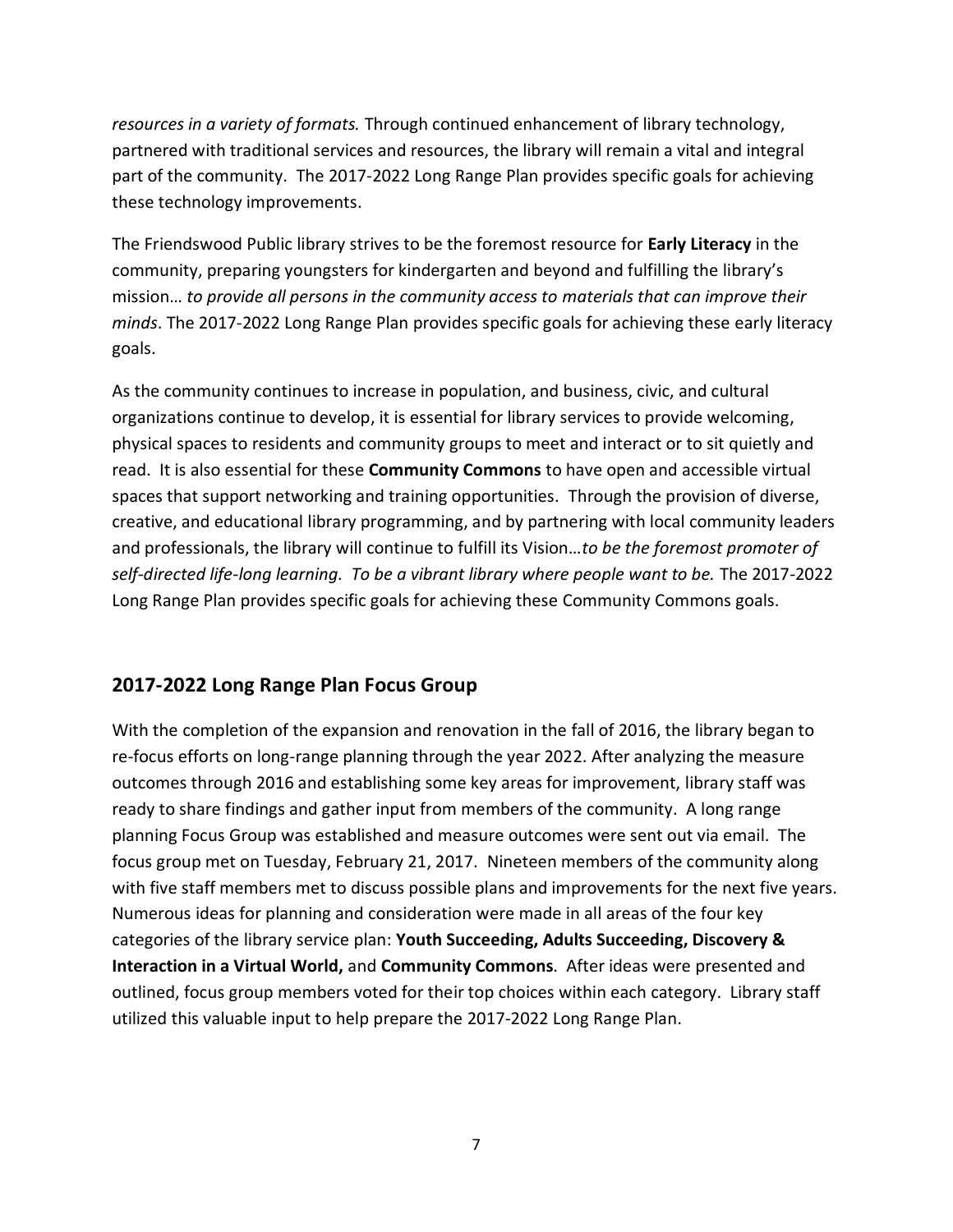#### **In Conclusion**

The 2017-2022 Long Range Plan was created with input from the Library Board and Staff, including recommendations made by the Long Range Plan Focus Group that met on February 21, 2017. Also valuable to the process were the measure outcomes from the 2011-2016 Long Range Plan. These outcomes were evaluated and used in the creation of new service goals for the 2017-2022 Long Range Plan. With the library renovation and expansion completed, the Library Board and Staff anticipate the full implementation of the service goals researched and recommended through this community dialogue and input.

#### **Library Board Members**

| Mike Czarowitz, Chair     | <b>Ted Thomas</b>                       |
|---------------------------|-----------------------------------------|
| Diane Freeman, Vice Chair | <b>Betty Stacy</b>                      |
| Ruth Lay                  | Sherry German, Alternate                |
|                           | <b>Billy Enochs, Council Liaison</b>    |
| Neeta Jambhekar           | Steve Rockey, Alternate Council Liaison |
| <b>Bryan Corey</b>        | Dr. Matt Robinson, FISD Liaison         |

#### **2017 Long Range Plan Focus Group**

| <b>Bryan Corey</b>  | Mary Perroni        |
|---------------------|---------------------|
| Mike Czarowitz      | Matt Riley          |
| <b>Billy Enochs</b> | <b>Marcus Rives</b> |
| Diane Freeman       | Sue Rives           |
| Hannah Hall         | <b>Steve Rockey</b> |
| <b>Robin Hall</b>   | <b>Keith Rogers</b> |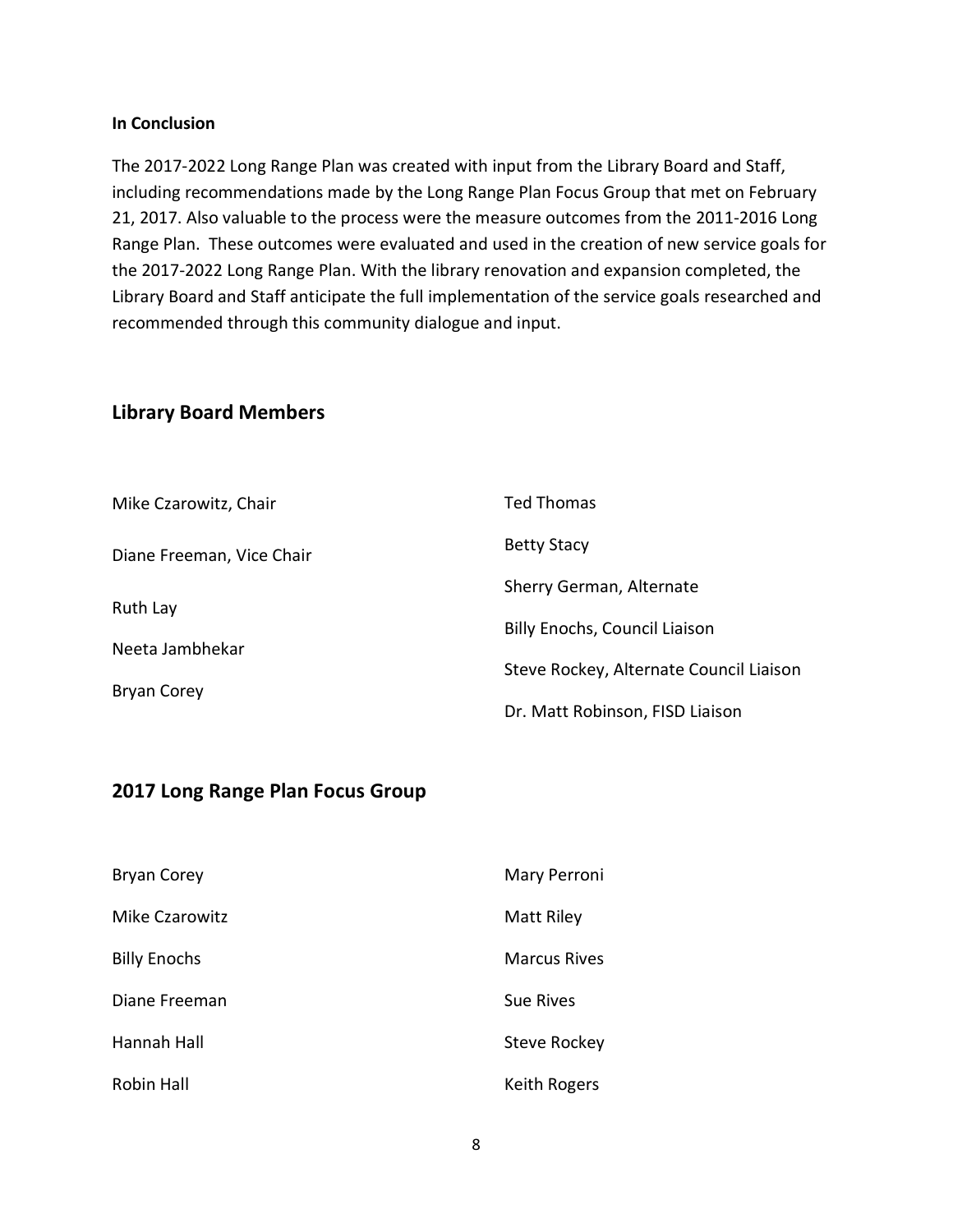| Karen Hart      | <b>Benette Rowley</b> |
|-----------------|-----------------------|
| Christina Hicks | Denise Spruiell       |
| Jacob Horner    | <b>Betty Stacy</b>    |
| Neeta Jambhekar | <b>Chat Steed</b>     |
| Ruth Lay        | <b>Ted Thomas</b>     |
| David O'Farrell | Jennifer Whitley      |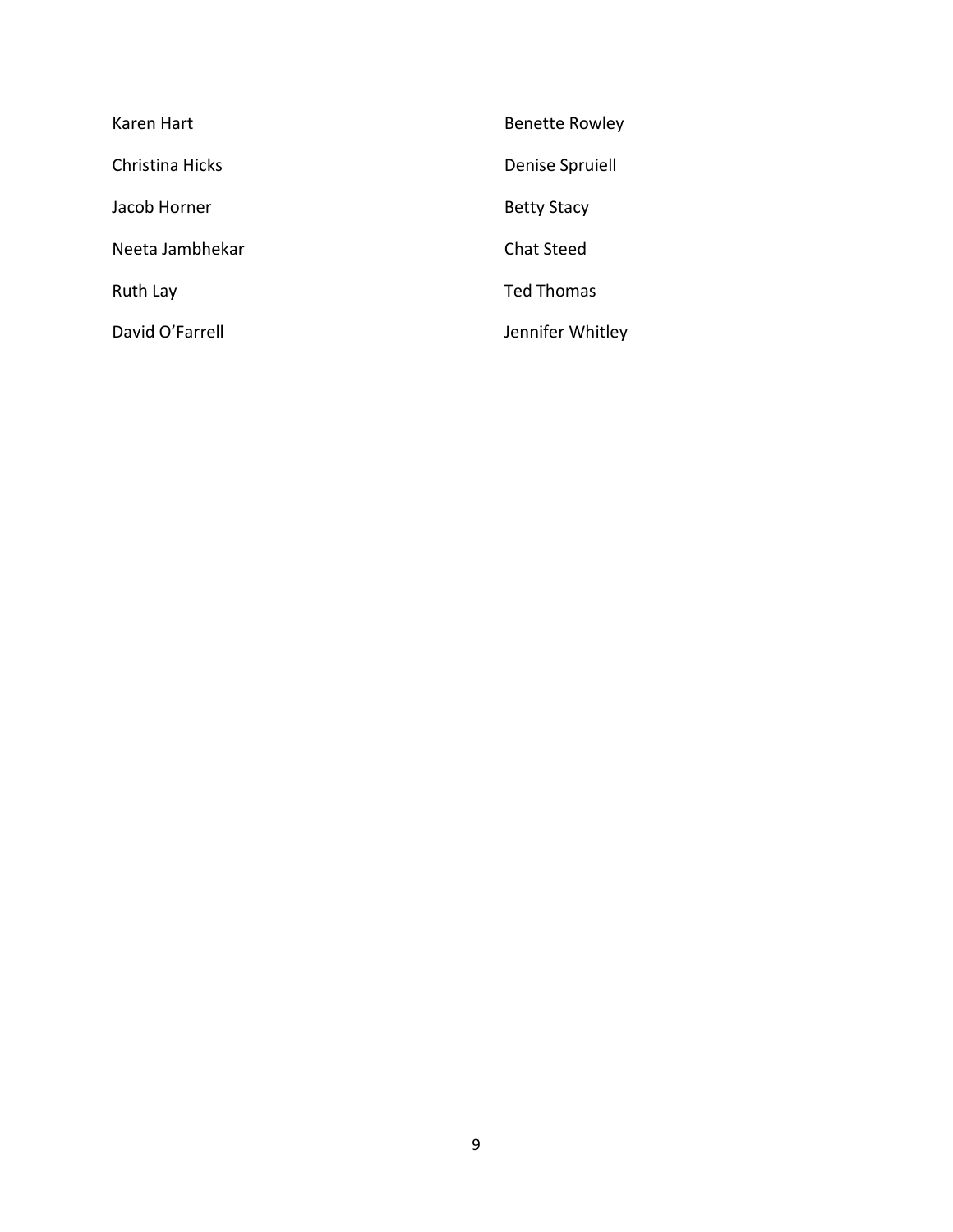# **Youth Succeeding**

From birth, children will have programs and services designed to ensure school readiness with resources they need to succeed throughout their education and in their chosen studies.



#### **Operational Goal 1**

Young children and their caregivers will have resources and programs to support early literacy skills needed to succeed in kindergarten and beyond.

#### **Objectives**

1. By 2022, attendance at early literacy programs will increase by 15% through the provision of creative and engaging programs with new literacy resources and colorful, interactive spaces.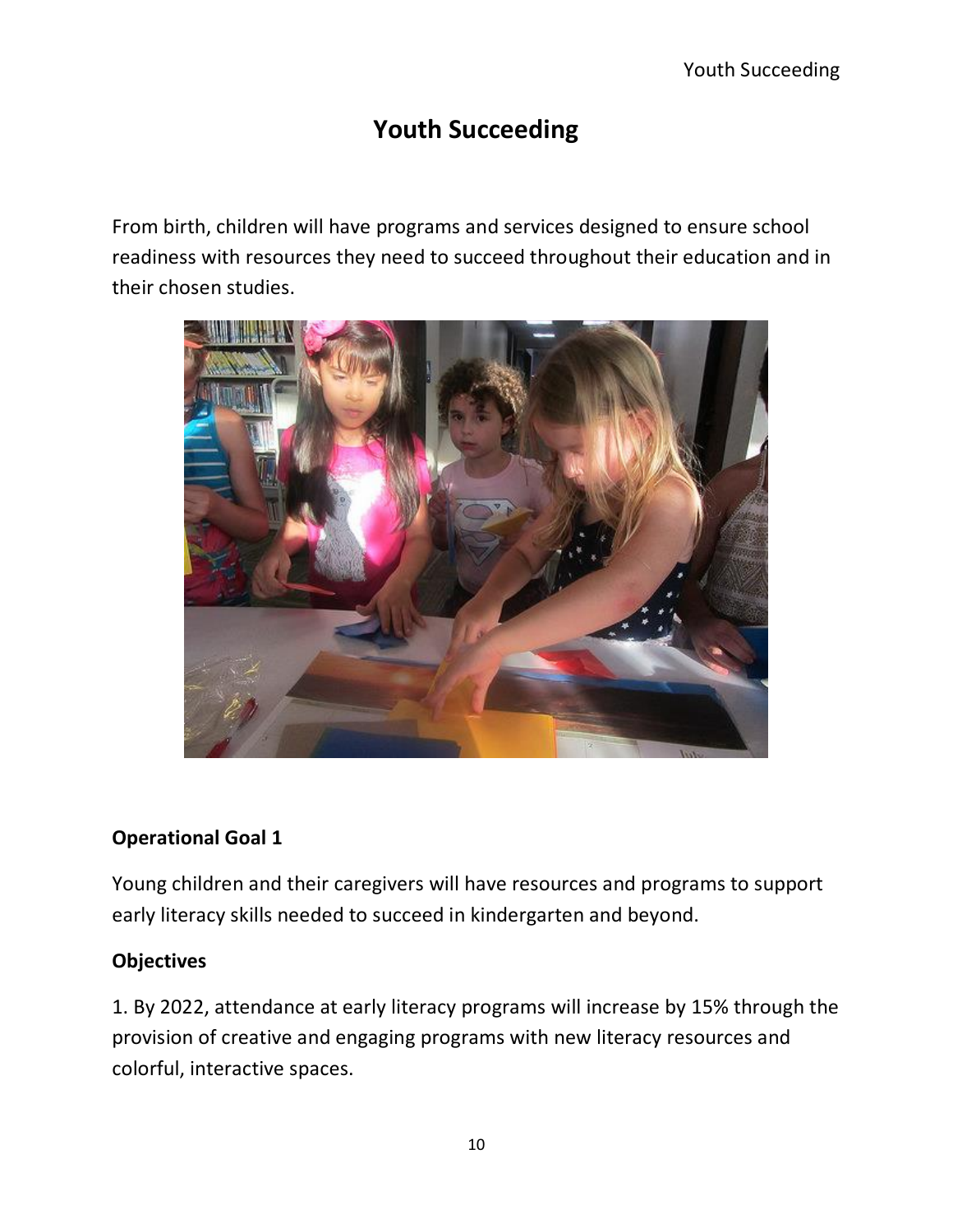2. Continue to cultivate relationships with community educators through the provision of early literacy outreach to local classrooms and day care centers; increasing the number of outreach programs by 15% over the next five years.

3. By 2022, juvenile book and early literacy e-resource circulation will have increased by 10%.

## **Current Activities to Maintain**

1. Continue to provide comprehensive collections of books, magazines and other media formats for birth through age 5.

2. Continue to provide regularly scheduled story programs promoting library collections.

3. Continue to provided infant, toddler, and preschool story times throughout the year.

4. Continue to provide user-friendly collections of electronic formats for preschool age children.

5. Continue to provide computers designed for preschoolers.

#### **New Activities under Planning or Consideration**

1. Create sensory environments for children to learn and play, supporting the *Five Early Literacy Practices* developed by the Public Library Association which includes Read, Write, Talk, Sing, and Play.

2. Provide pre-loaded early literacy tablets for circulation to parents, teachers, and caregivers.

3. Integrate *Lego Hour* into regular preschool programming.

# **Operational Goal 2**

Students and teachers will find resources, programs, services and staff to support their educational needs.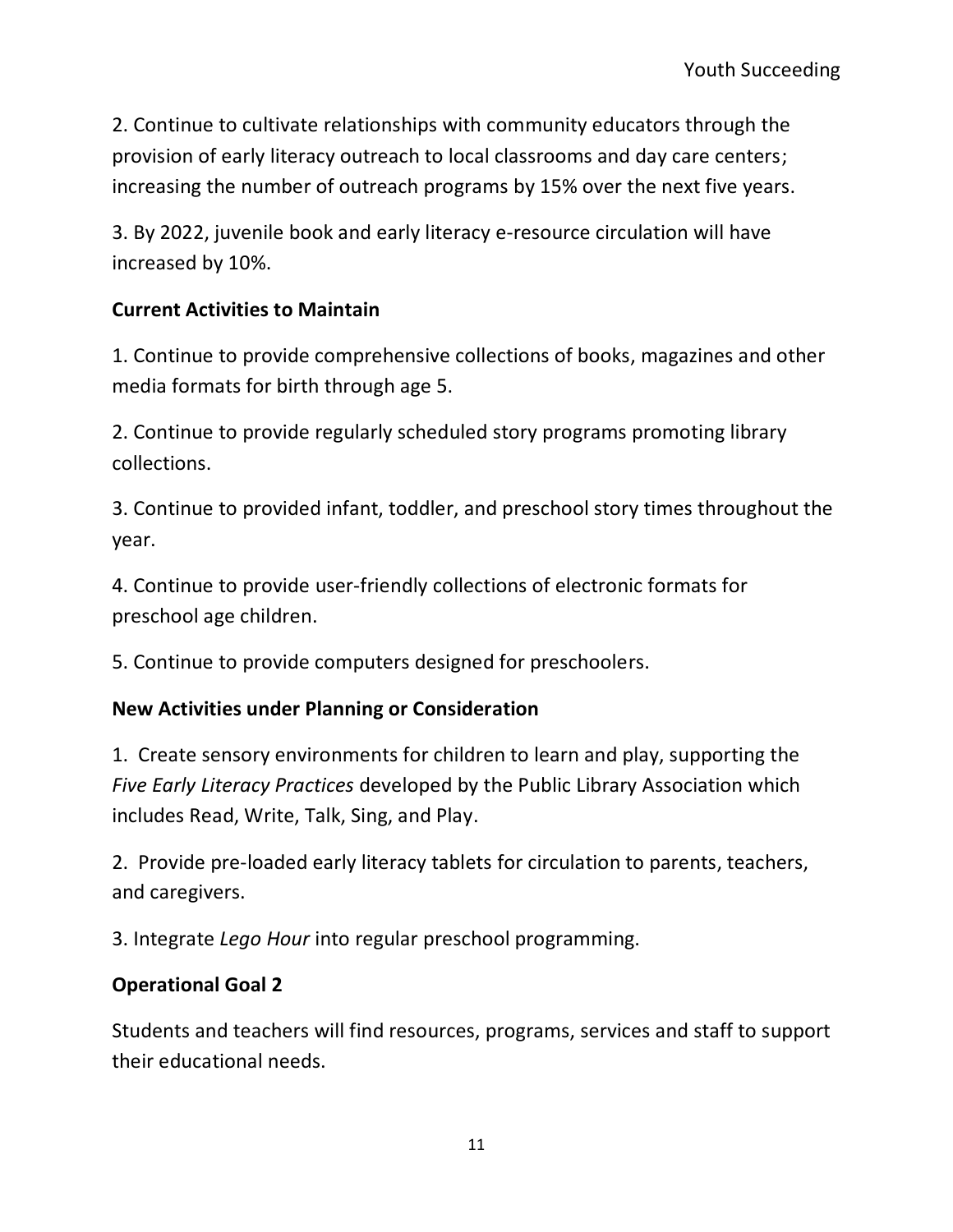1. By 2022, the number of children and teens with library cards will increase by 20%.

2. Through improved outreach efforts to local parent/teacher organizations and school administrators, library staff can better determine teacher and parent needs and actively promote library programs and services.

3. Improve access to technologies promoting Science, Technology, Engineering, & Math (STEM) resources.

4. Through active promotion, use of ESL resources will increase by 15% over the next five years.

# **Current Activities to Maintain**

1. Continue to provide comprehensive collections of books, magazines, electronic resources, and media for ages five and up.

2. Continue to provide regularly scheduled programs for children and teens promoting library resources and services.

3. Continue providing summer reading programs.

5. Continue to provide tours and instruction of the library to elementary, middle, and high school classrooms.

6. Continue to provide outreach to local schools and classrooms promoting library programs and services.

# **New Activities under Planning or Consideration**

1. Provide library database sessions and instruction at parent meetings and in the classroom.

2. Attend school meetings and functions to stay current on the needs of the districts.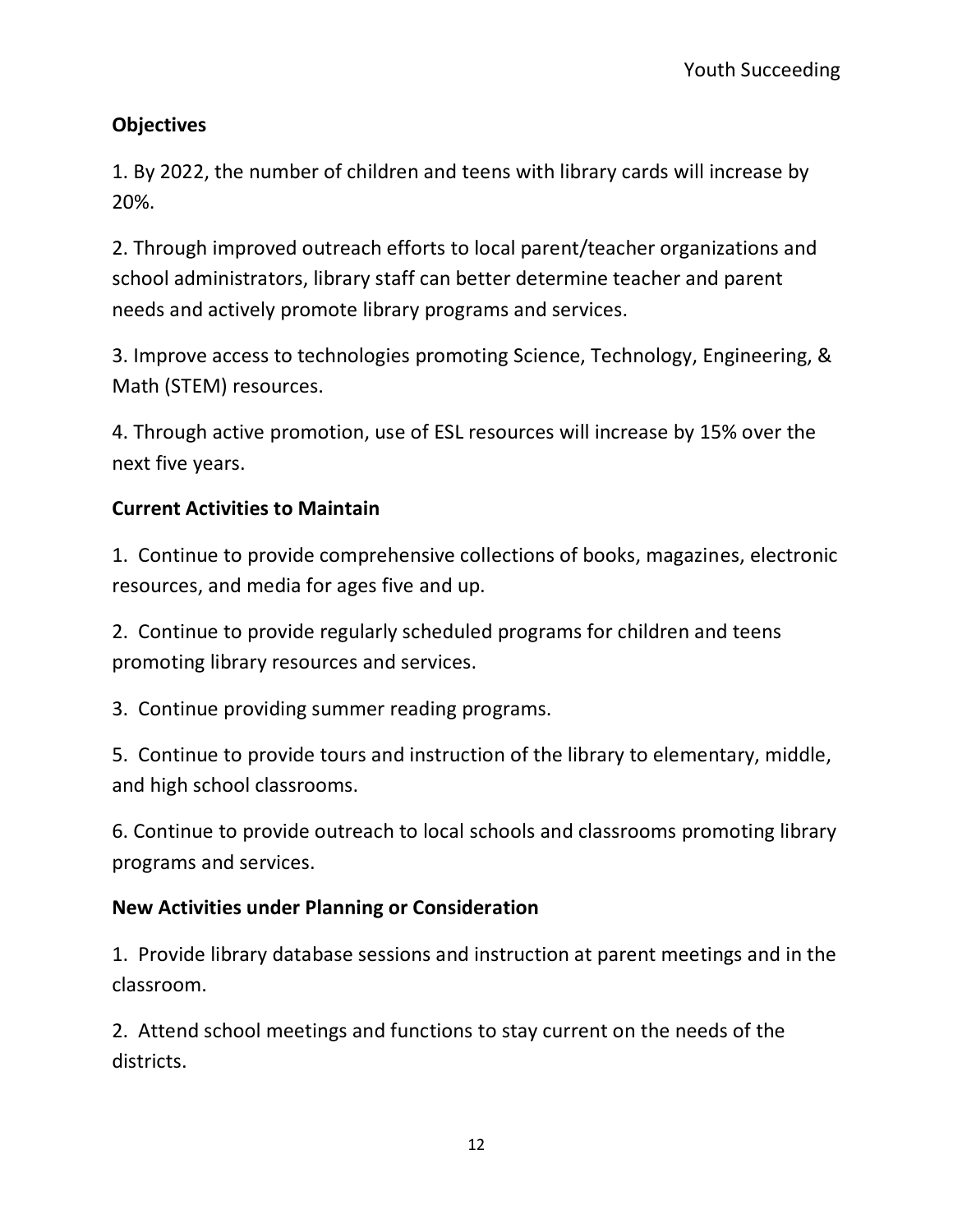3. Provide additional library card registration sessions at local schools.

4. Host writing workshops.

5. Provide pre-programmed tablets with a variety of educational topics for circulation.

6. Provide an ongoing gardening program.

#### **Operational Goal 3**

Teens will have access to safe and constructive environments with diverse programming and collections that promote literacy, creativity, and encourage teens to view the library as a welcoming place they will continue to use as they grow into adults.

#### **Objectives**

1. By 2022, circulation of Young Adult materials will have increased 20%.

2. By 2022, attendance at Young Adult programs will have increased by 20% and include young adults in junior high and high school.

#### **Current Activities to Maintain**

1. Continue to provide comprehensive collections of books, audio-books, graphic novels, magazines, and media for teens.

2. Continue to offer teen specific programs such as gaming, crafts, and movies that lead to use of the library's resources and collections.

3. Continue to provide summer reading programs, reading clubs, and incentives that challenge and encourage teens to read during the summer.

4. Continue to offer volunteer opportunities for teens through the work of the Teen Advisory Group.

5. Continue to strengthen relationships with area junior high and high school teachers.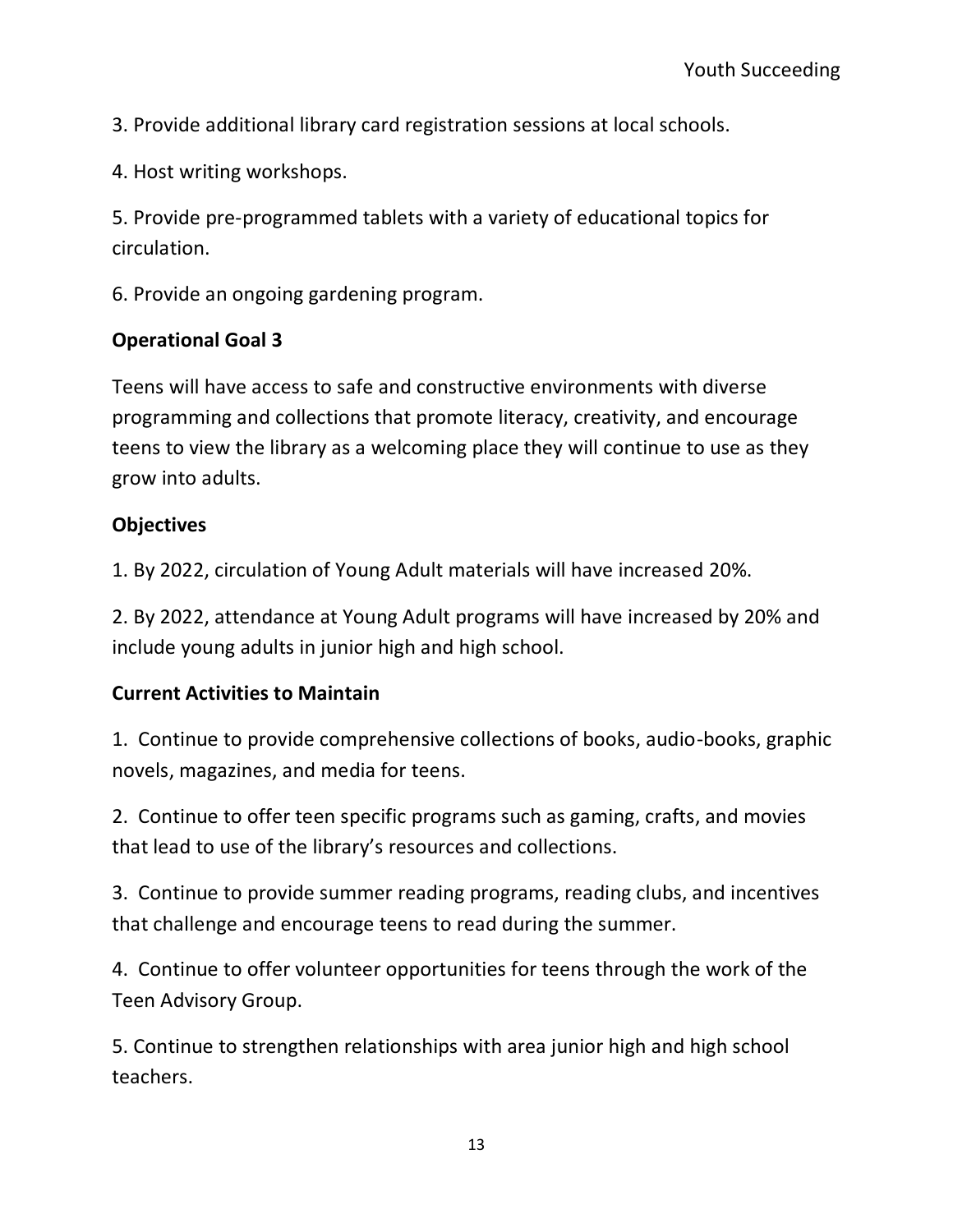# **New Activities under Planning or Consideration**

- 1. Host additional special events such as Comic Conventions.
- 2. Host read-a-thons.
- 3. Provide evening movies in the Children's Courtyard.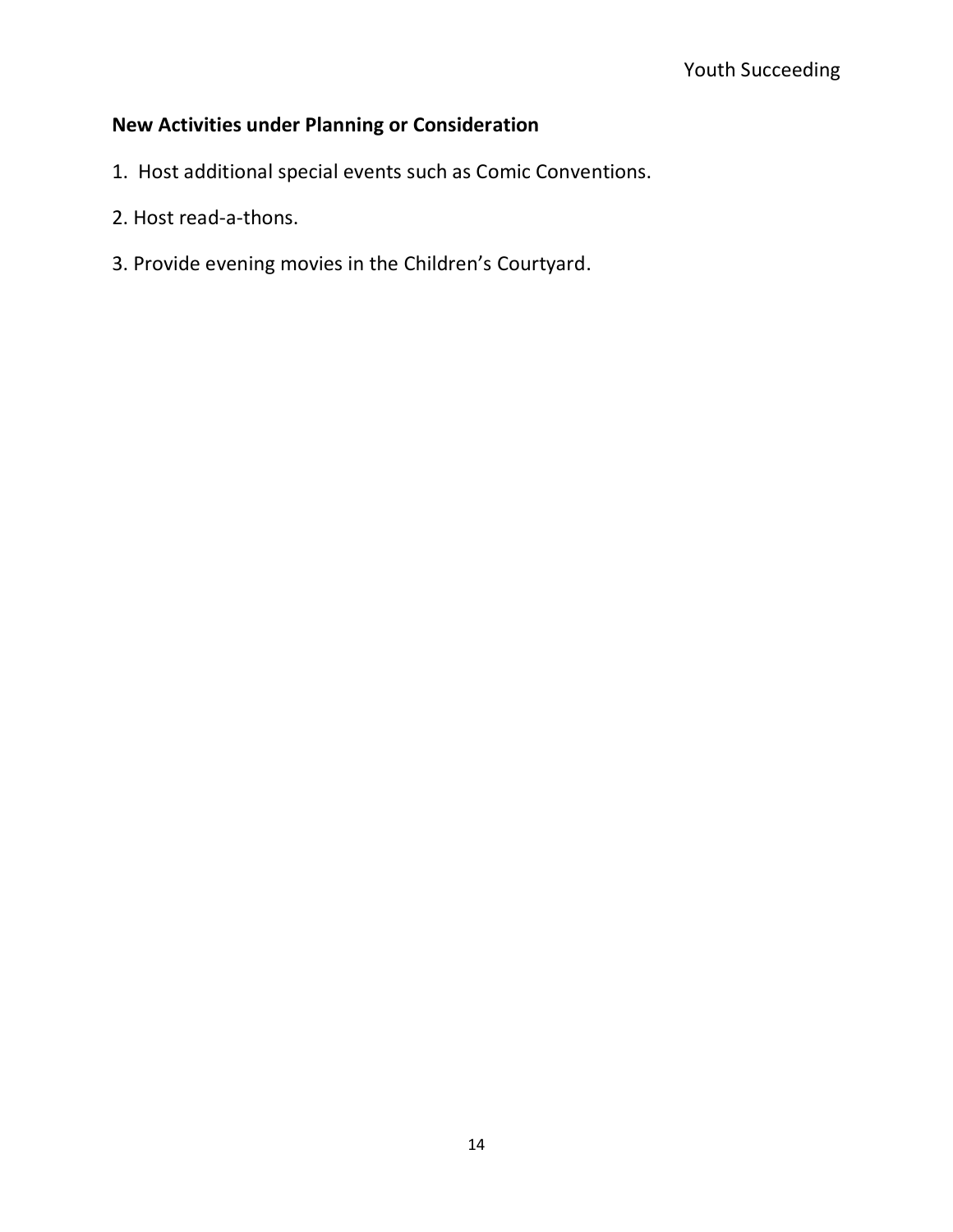# **Adults Succeeding**

Adults will have the information they need to remain informed citizens able to fulfill their civic responsibilities and fully participate in community decision making. Adults will also have the resources and services they need to explore topics of personal interest through life-long learning.



# **Operational Goal 1**

Residents will find information and services to help them reach educational goals, enter the job market, or achieve professional/business success.

# **Objectives**

1. By 2022, a minimum of 600 patrons will have attended job skills or business development programs increasing attendance by 60%.

2. Increased outreach efforts in support of local business, senior, cultural, and civic groups will drive increases in library and online service usage.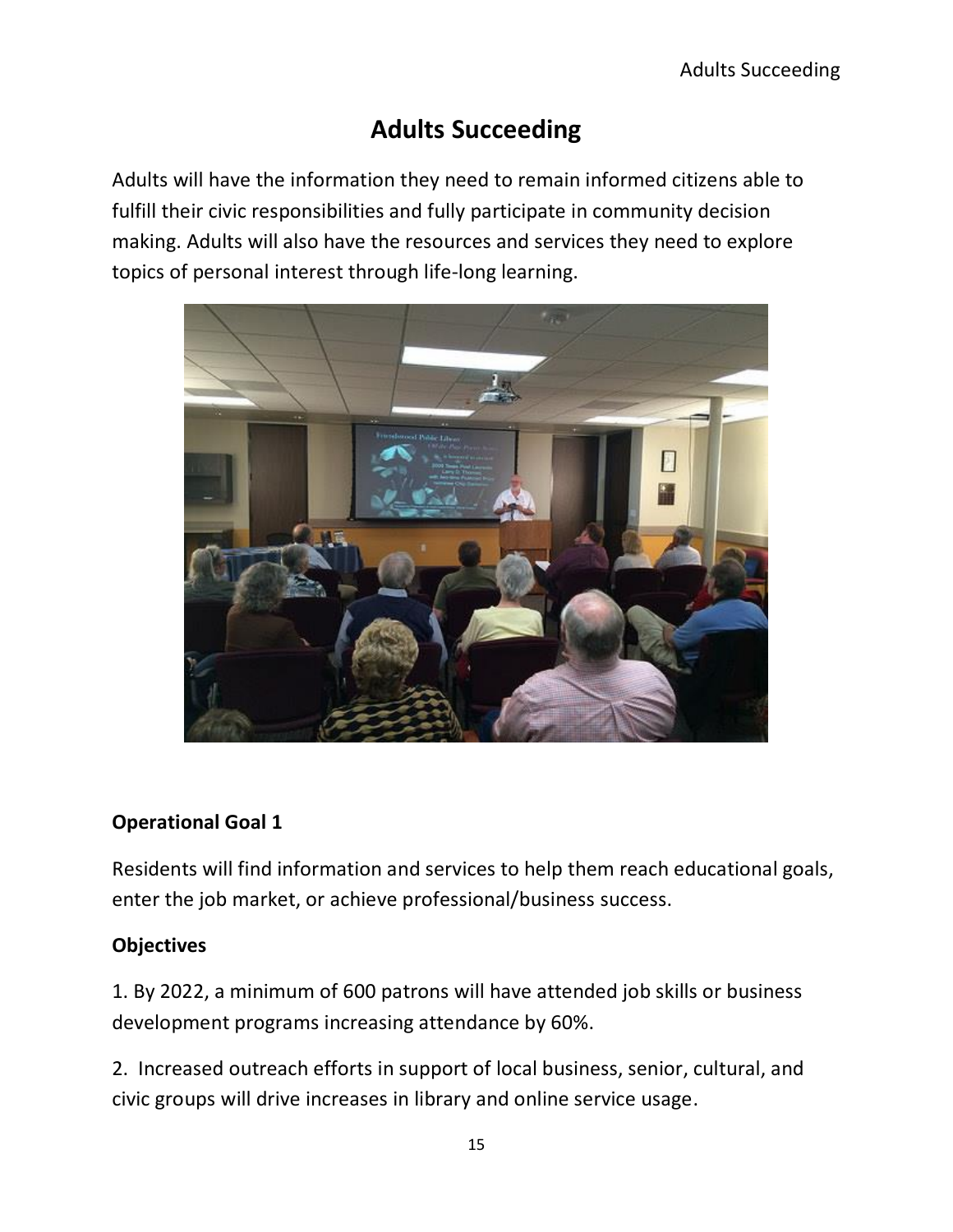3. By 2022, provide computer skills training to over 1,000 patrons increasing training attendance by 15%.

#### **Current Activities to Maintain**

1. Maintain business and job seeking collections in print and online formats.

2. Maintain computer training classes including resume creation and all Microsoft Office related training.

3. Maintain periodicals collection providing easy and logical access to employment resources.

4. Maintain access to homework and educational online databases.

5. Maintain online database training with emphasis on educational databases.

6. Maintain partnerships with Texas Workforce Solutions and SCORE (small business counseling) to provide job skills and small business training.

#### **New Activities under Planning or Consideration**

1. Enhance printing capabilities by expanding the network to include e-printing options.

2. Assign staff as liaisons to local business and civic groups, actively promoting services and databases beneficial to these communities.

3. Create a business center for entrepreneurs.

4. Provide training in business networking services such as LinkedIn.

# **Operational Goal 2**

Residents will have the opportunities to attend a wide variety of educational, cultural and entertainment programs designed to inform, inspire and enrich their lives.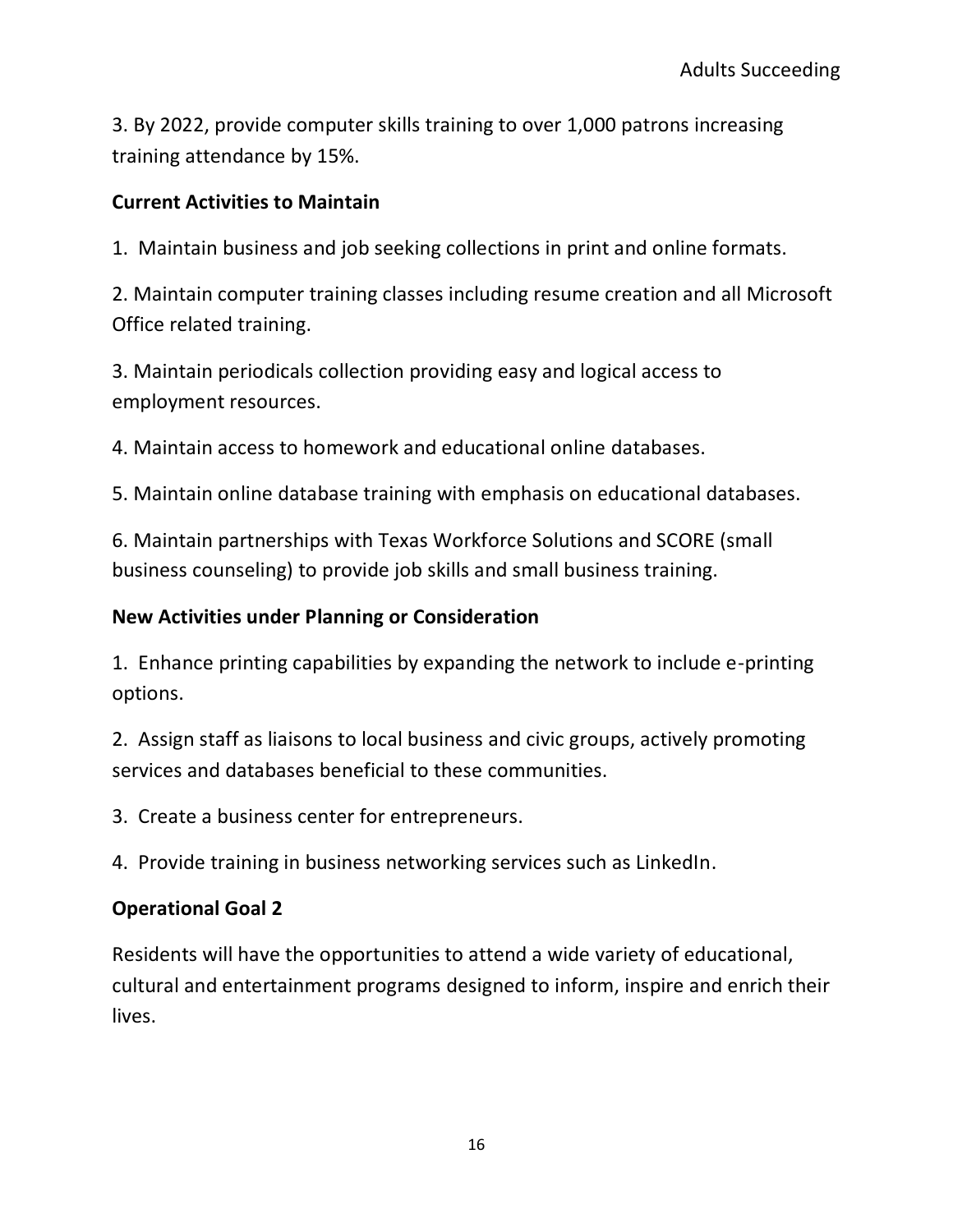1. Through partnership with local educators, artists, cultural organizations and professionals, the library will see a 20% increase in program attendance.

2. Provide a variety of technology and educational training opportunities in the library's new computer lab room.

#### **Current Activities to Maintain**

1. Maintain regular programming such as genealogy, book club, and movie night programs.

2. Continue general interest programming such as gardening, medical information, and local programs.

3. Continue to provide cultural programs such as author talks, poetry readings, and music events.

4. Continue to provide Adult Summer Reading programs and other reading incentive programs.

5. Continue to provide technology outreach programs.

#### **New Activities under Planning or Consideration**

- 1. Establish an annual Adult Spelling Bee program.
- 2. Establish ESL programs.
- 3. Establish special needs programs for school transition groups.

#### **Operational Goal 3**

Residents will find collections of electronic and print books and other popular media formats that meet their information needs and leisure time interests.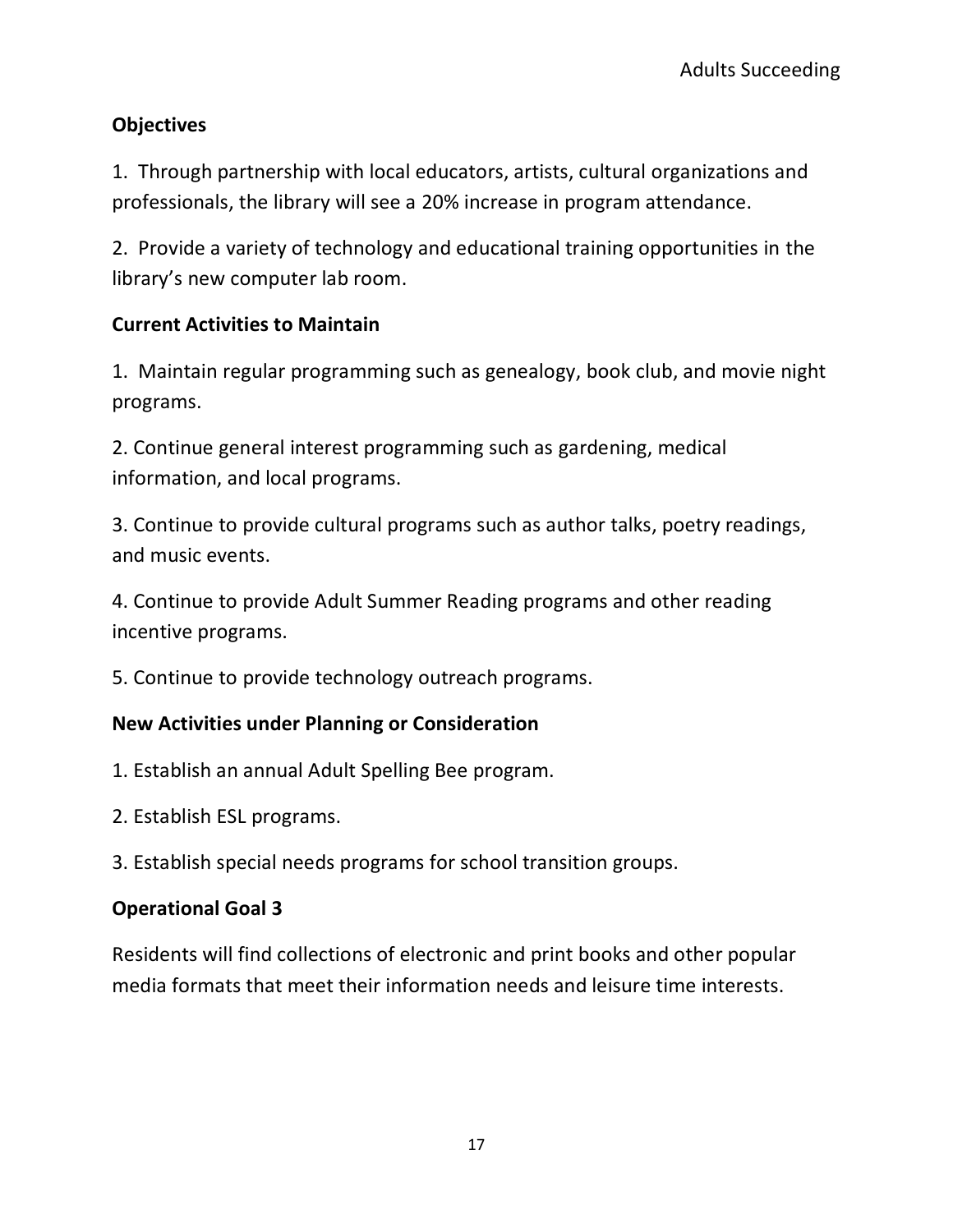1. Through improved promotion of premium online databases, including e-book resources, usage will have increased by 30%.

2. Provide in-house e-readers or tablets to the public for the purposes of training, recreational and research needs, with limited and secure checkout options.

3. Through improved electronic access to quality library programs and classes, library website usage will increase by 20%.

### **Current Activities to Maintain**

1. Continue to purchase new materials on a full range of topics and community interests.

2. Continue to provide reference, readers' advisory and interlibrary loan service to aid patrons in obtaining the information and materials they need and/or desire.

3. Continue to research new media formats for potential acquisition.

#### **New Activities under Planning or Consideration**

1. Provide pre-programmed tablets with a variety of adult educational and recreational topics for circulation.

2. Utilize social media resources to improve access to library programs and training.

3. Evaluate strategies for providing book delivery to senior and special need adults.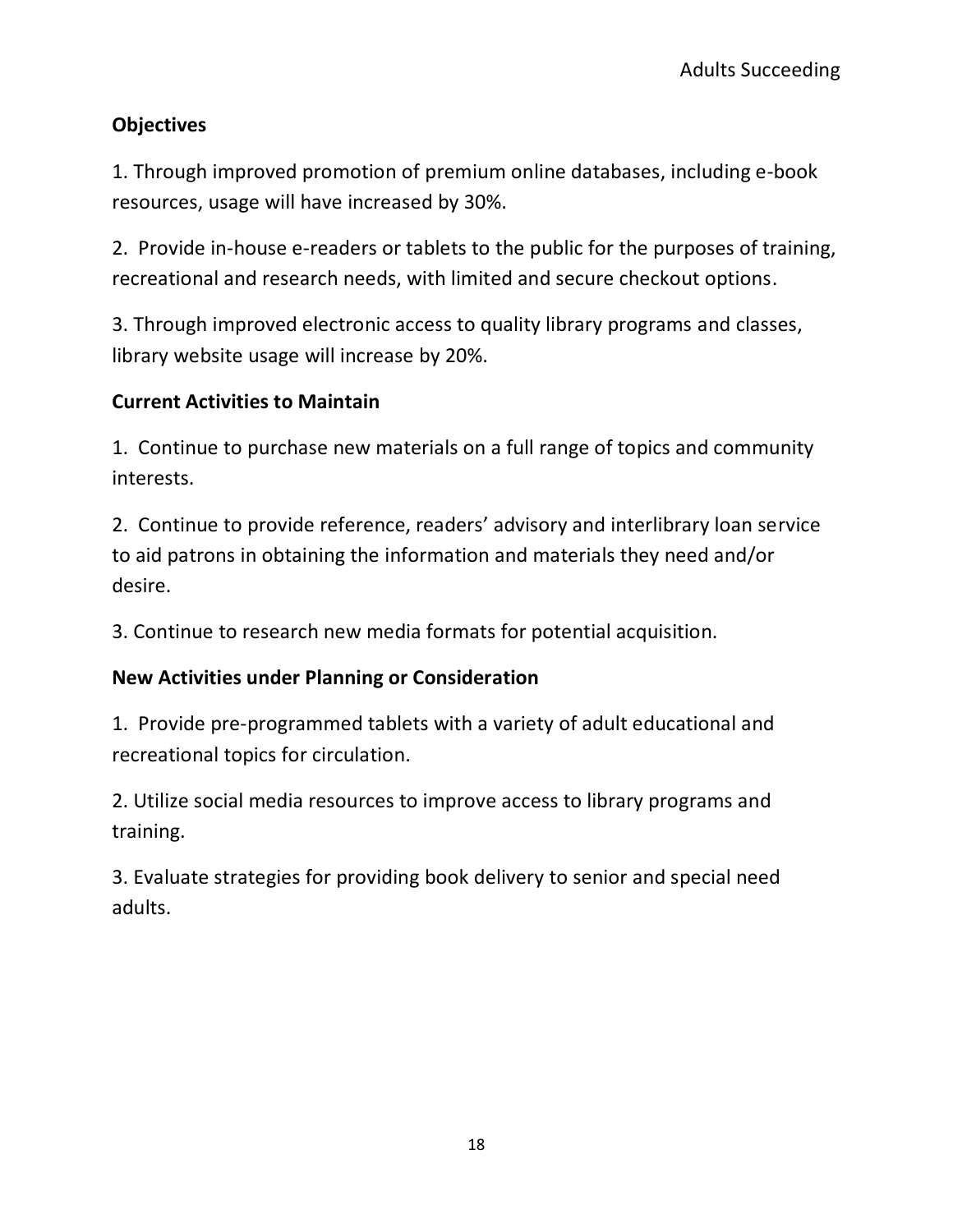# **Community Commons**

Residents will have a safe, welcoming physical space to meet and interact with others or to sit quietly and read and will have open and accessible virtual spaces that support networking and the sharing of educational information and ideas.



# **Operational Goal 1**

The library will provide flexible and functional spaces for sharing information, ideas and experiences in both digital and personal environments.

# **Objectives**

1. Expand and enhance the implementation of technologies that bring real-time programs, events, and meetings into library spaces.

2. Through the use of *Did You Know?* campaigns and other social media and online strategies, the library will increase overall library usage and circulation by 5%.

3. Increase funds spent on electronic resources by 15%.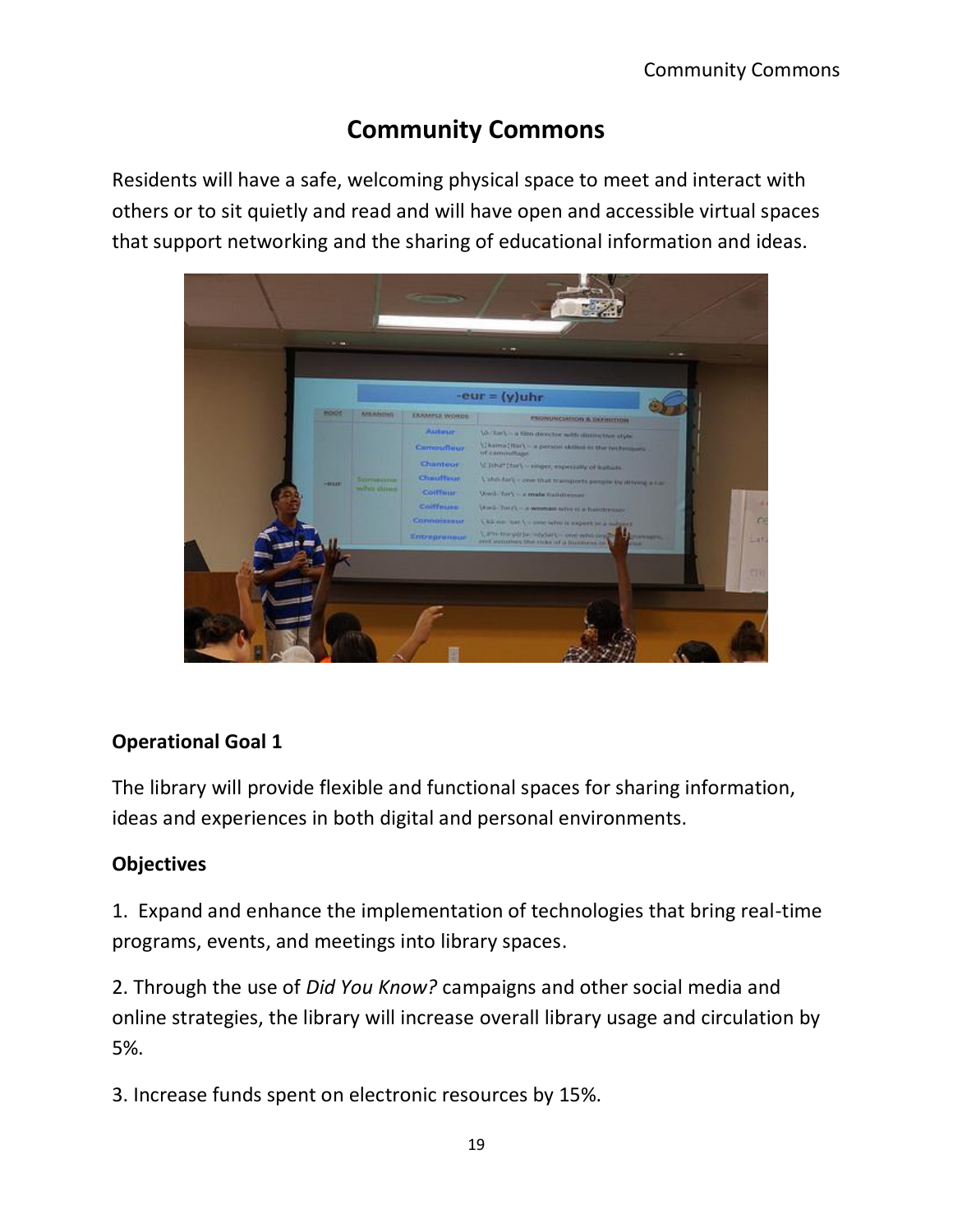## **Current Activities to Maintain**

1. Continue to provide forums for community input into the services, materials, and programs offered through the library.

2. Continue to enhance and promote new meeting and group study spaces.

3. Continue to implement a de-selection policy for removing materials from the collection which have not circulated in the last three years.

4. Maintain special furnishings for children's and young adult areas.

#### **New Activities under Planning or Consideration**

1. Evaluate resources and strategies to provide improved access to library materials and services.

2. Research options for providing mobile sensory equipment to create a sensory room for children and special groups.

3. Research options for creating a business center for entrepreneurs.

4. Research options for creating a seed library.

5. Research options and technologies for viewing real time local events in library spaces.

#### **Operational Goal 2**

Improved displays and promotion of library materials and programs will enhance popular spaces by highlighting authors and topics of community interest.

#### **Objectives**

1. By 2022, all program attendance will have increased by 15%.

2. Use of digital displays and promotions highlighting specific library services such as inter-library loan will increase service usage by 10%.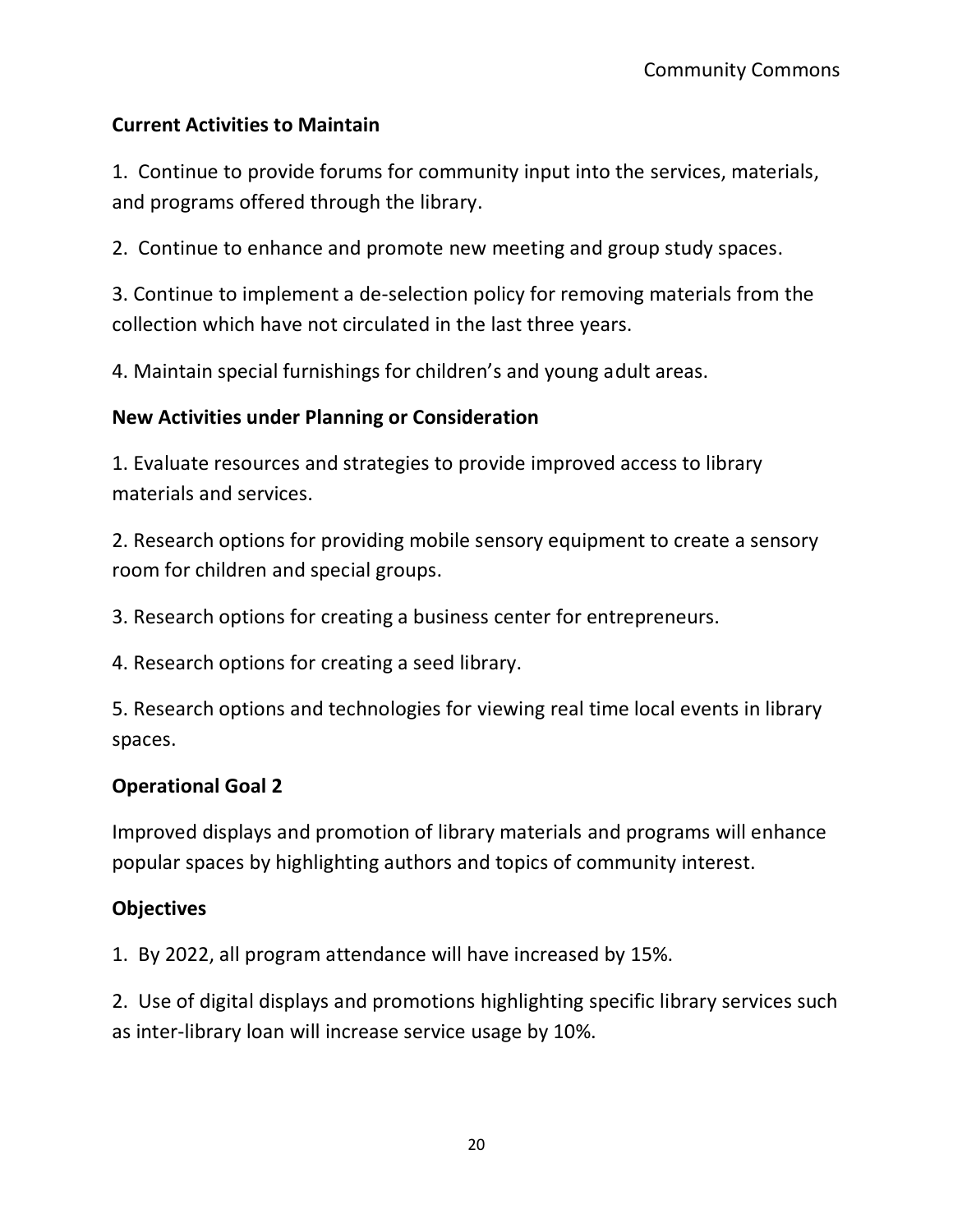#### **Current Activities to Maintain**

1. Maintain digital video security cameras.

2. Maintain consistent and logical interior signage.

4. Friends of the Library will continue to be an active volunteer organization raising library funds and creating community awareness of library services.

5. Continue to host events that establish the library as the social center of the community.

6. Continue to network with community members to bring specific skills and talents to library programming and help create a thriving library community.

7. Continue working with the local art community to bring art works for library display.

#### **New Activities under Planning or Consideration**

1. Use digital displays to show prior library programs and classes in quiet spaces.

2. Provide additional mobile or mounted whiteboards for use in new meeting and study spaces.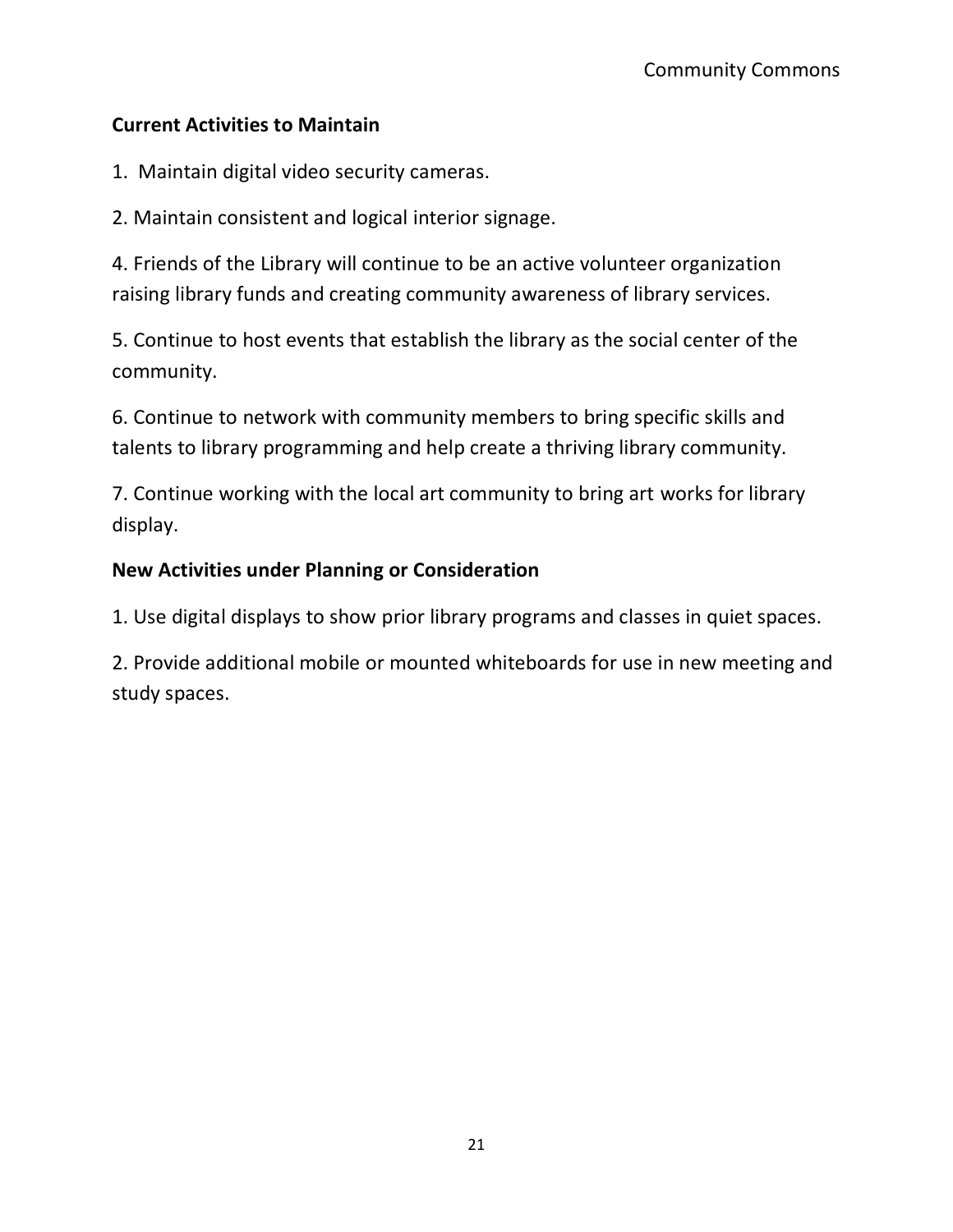# **Discovery and Interaction in a Virtual World**

Residents will have high speed access to the digital world with training and support to ensure that everyone in the community may take advantage of these ever-growing online resources.



# **Operational Goal 1**

Community members of all ages will have access to library computers and other digital technology for the purposes of educational and career achievement, and participation in a digital world.

#### **Objectives**

1. By 2022, usage of computer and digital technology will have increased by 20%.

2. By 2022, computer and digital technology training for all ages will have increased by 15%.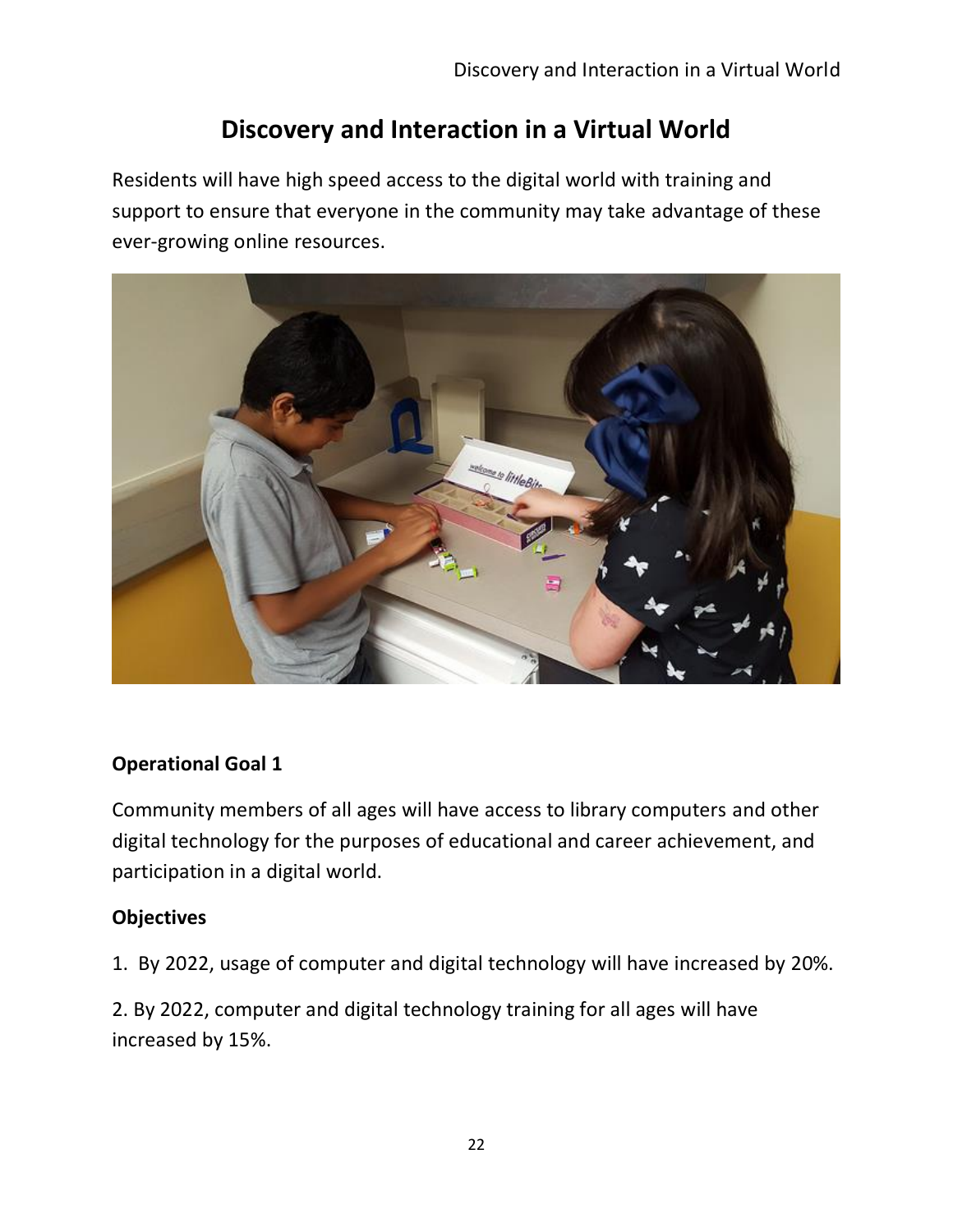3. With the improvement of online discovery and reader's advisory systems, all circulation will increase by 5%.

#### **Current Activities to Maintain**

1. Continue free Internet access via computer workstations throughout the library.

2. Continue free wireless (WIFI) access.

3. Continue to provide a reliable network with necessary tools to maintain network stability.

4. Continue to annually review and update the technology plan to address changes in public service, staff needs and available technology.

5. Maintain a Makerspace area with technologies designed to provide STEM resources.

6. Continue to provide preloaded tablets for educational and recreational uses.

7. Continue to provide computer training in a variety of programs and skills.

# **New Activities under Planning or Consideration**

- 1. Research potential discovery systems for purchase and integration.
- 2. Improve bandwidth speed for public Internet access.
- 3. Provide a mobile self-check station.

# **Operational Goal 2**

The library's website, including all interactive services, will become a primary tool of communication and education and will provide diverse paths for community involvement.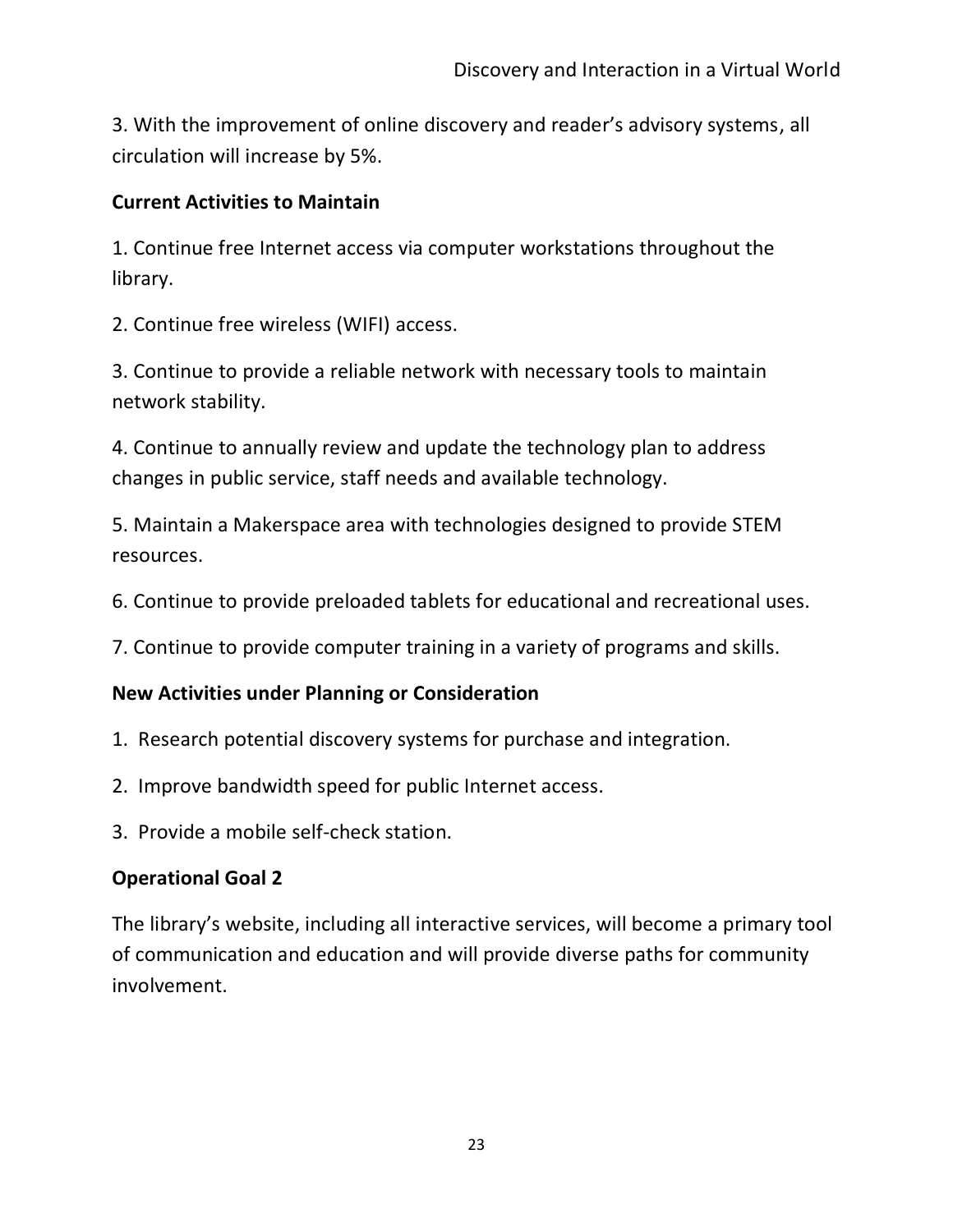1. By 2022, the number of total user visits to the library's website per month will increase by 20%.

2. By 2022, library catalog enhancements will provide patrons more interactivity and better search capabilities.

#### **Current Activities to Maintain**

1. Provide email newsletters about programs, library news, and new circulating items.

2. Provide downloadable eBooks and audio-books.

3. Provide a website that includes the library catalog, premium databases containing information on a diverse array of subjects, library programs and events, library services and policies, and other interactive and promotional tools including blogs and social media.

4. Continue to provide video-recorded library programs on social media outlets.

#### **New Activities under Planning or Consideration**

1. Improve reader's advisory notification system.

2. Improve use of social media through the development of *Did You Know?* campaigns and other social media strategies.

3. Provide a means for patrons to register for a library card through the library's website.

4. Provide a means for patrons to pay fines through the library website.

#### **Operational Goal 3**

Patrons will be provided training in the use of computers and digital technologies to enhance their educational and career outlook, their creative expression and participation in a digital world.